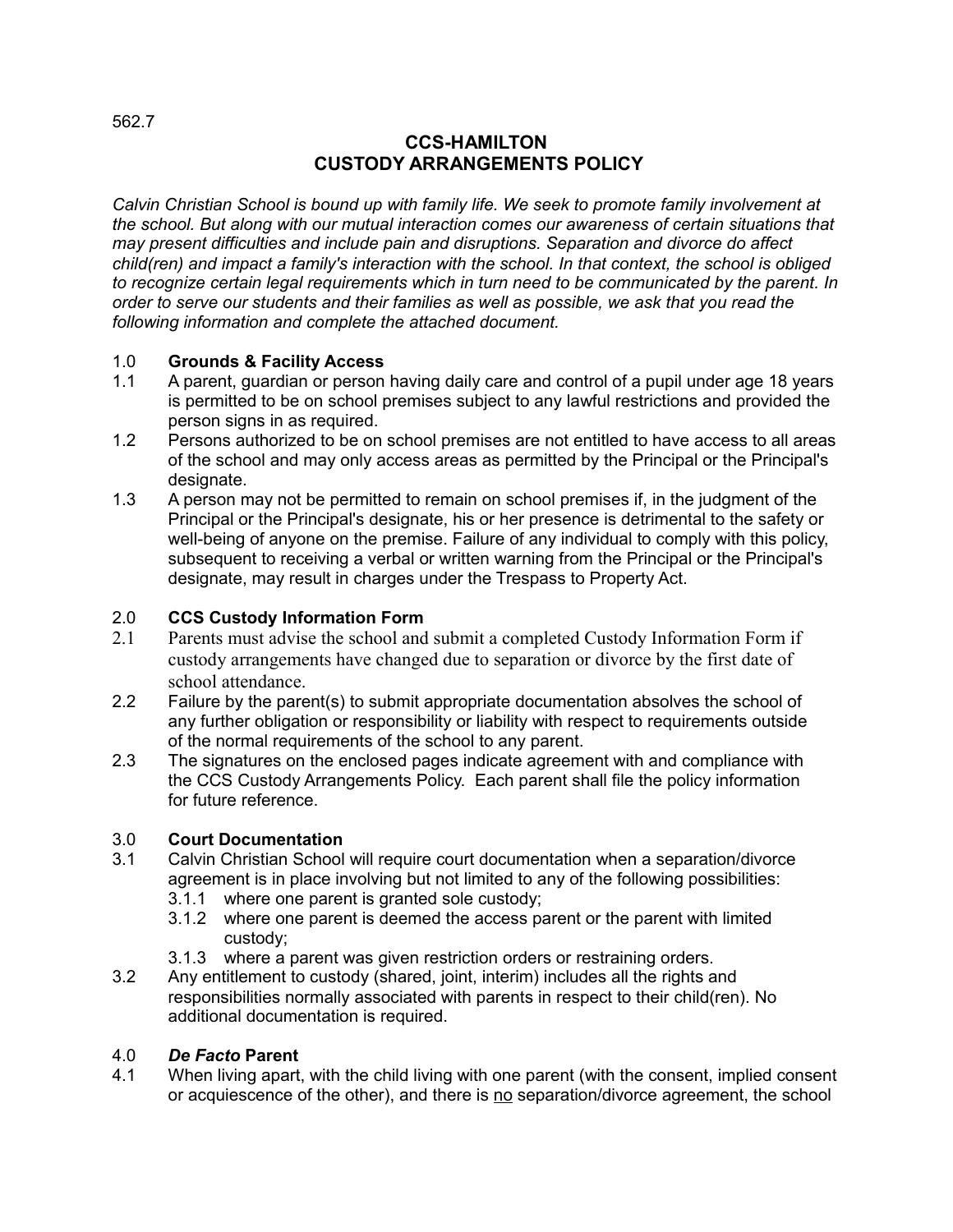recognizes the default parent as having *de facto* custody and the other or absent p arent is deemed to be the access parent.

- 4.2 A statement in writing from the default parent is required.
- 4.3 The other or abstent parent shall have the same right as any access parent to make inquiries and be given information about the health, education and welfare of the child.

## 5.0 **OSR**

- 5.1 The Ontario Student Record (OSR) contains specific information and files which may be read and/or obtained by the access and/or custodial parents provided stated conditions have been met.
- 5.2 The OSR file may be requested from the Principal only and it will be provided on site by the Principal.
- 5.3 Calvin Christian School reserves the right to withhold disclosure of any other notes, documents or other information pertaining to students and compiled by school staff, save and except as mandated by the applicable legislation.

### 6.0 **Step Parent**

6.1 The school has no specific obligations to the step parent unless the court document specifies the step parent is a custodial parent or an access parent.

### 7.0 **Attached Documents**

- 7.1 The Protocol and Procedures section along with the Custody Information Form are viewed by the Board of Directors of Calvin Christian School as relevant and applicable to this policy. Compliance with their requirements is hereby mandated through this policy.
- 7.2 The Principal of the school is authorized to update and implement these attached documents when necessary.
- 8.0 The Board of Directors of Calvin Christian School considers the following additional information to be relevant and applicable to the policy.

#### Additional Information

Canadian and provincial legislatures provide governing legislation with regard to terminology, applications for custody and access orders, and court orders. The statutory terminology is not consistent or the terms are not specifically defined. Unless the court orders otherwise, the school's default position is that a) "a person entitled to custody has all the rights and responsibilities of a parent in respect to the person of the child and must exercise those rights and responsibilities in the best interests of the child;" b) the entitlement to access to a child includes the right to visit and be visited by the child and the same right as a parent to make inquiries and be given information about the health, education and welfare of the child;" c) "where the parents of a child live separate and apart, and the child lives with one of them with the consent, implied consent or acquiescence of the other of them, the right of the other to exercise the entitlement to custody and the incidents of custody, but not the entitlement to access, is suspended until a separation agreement or otherwise provides," therefore by default the parent with *de facto* custody of the child has custody, and the other parent has access, unless there is no consent or acquiescence. (See Children's Law Reform Act and Divorce Act.)

By way of emphasis: Calvin Christian School will seek to respond in accordance with legal documents and legislation relative to the health, welfare and security of the children while at school. Calvin Christian School cannot be held responsible for its reasonable actions if the required forms and the supporting legal documentation have not been received by the school. Parents must advise the school and submit a completed Custody Information Form if custody arrangements have changed due to separation or divorce. Failure to submit the Custody Information Form will mean the school will continue to provide information to the child's parents and address as detailed on the school's Registration Form. The school shall have no further responsibility and no liability to either the custodial or the access parent or the non-custodial parent in respect to such actions. Failure to submit the Custody Information Form will mean that both parents will be viewed as having full custody and thus access rights with respect to their children, and full authority to make decisions with respect to the children's welfare and participation in school activities, as well as complete access to all school records pertaining to such children. Failure to submit supporting court documents may put the school in a legal risk should the school comply with the requests of only one of the parents

Approved by CCS BOD: June 7, 2005 Updated by CCS BOD: May 6, 2014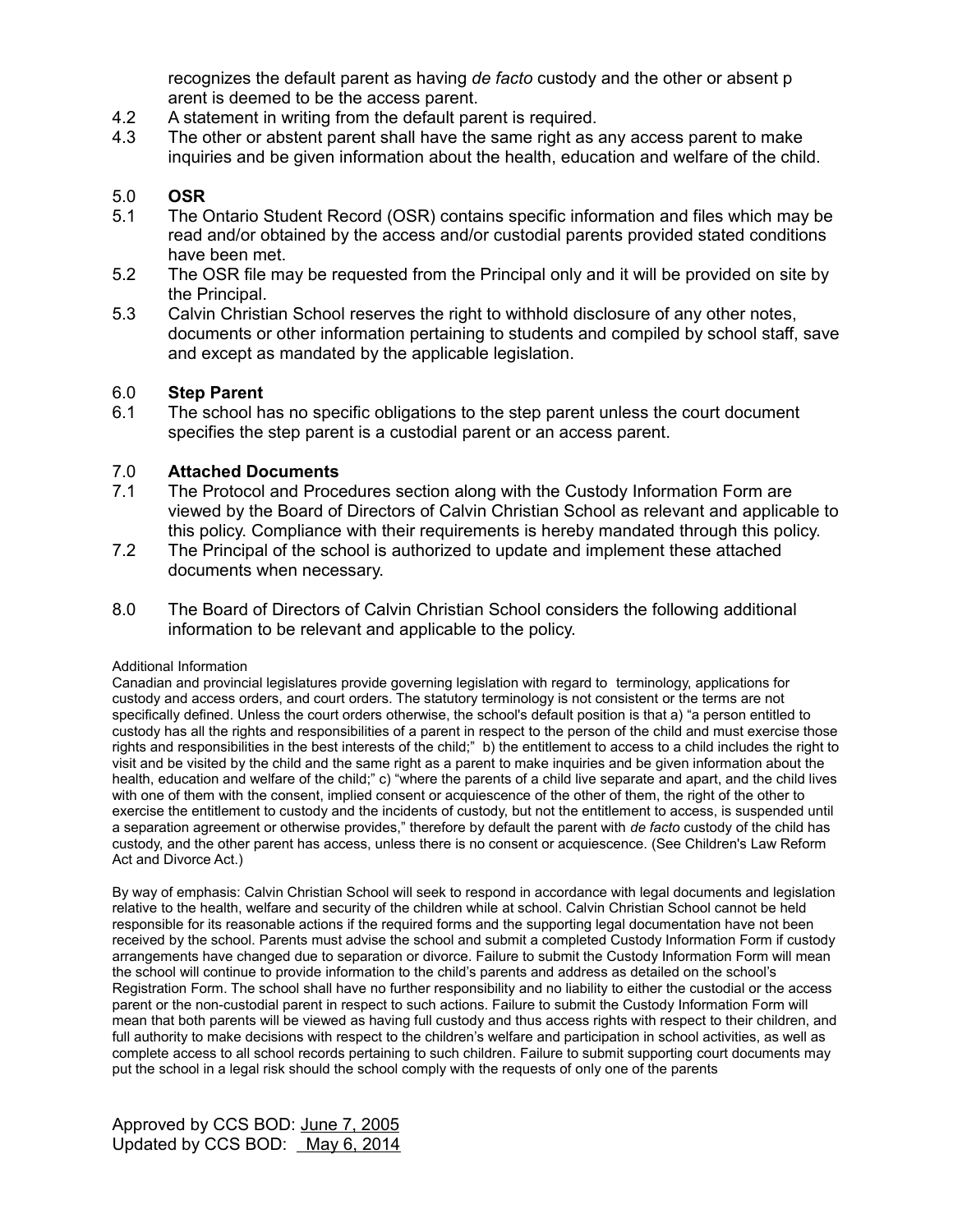# **PROTOCOL and PROCEDURES**

## **A) REGARDING Shared / Joint / Interim CUSTODY:**

1. Please complete the Custody Information Form including the shared custody section.

2. We will print the father's name and address followed by the mother's name and address in the school directory. If you wish to have a different arrangement, please contact the school's office before the  $2^{nd}$  week of September.

3. Our default position is that one parent be designated to provide all necessary information or complete various forms such as teacher information forms, registration forms, health information.

4. When alerted by a custody parent of a different arrangement involving joint or shared or interim custody, the school will forward information, such as report cards and other pertinent information to both parents.

5. In the event of an emergency, we will attempt to contact the mother first. We expect the mother to keep the father informed. If the mother is not available, we will contact the father – who will keep the mother informed. If both parents are unavailable, we will contact the contact person listed on the registration sheet.

6. Parent/teacher conferences are held twice each year. Both custodial parents may attend the interview together. When this is not possible, we suggest that one parent comes in the fall and the other in the spring.

7. Notwithstanding the foregoing, we will comply with the requirements of any court order and/or direction to the extent that such order or direction mandates a course of action other than as set out above.

## **B) REGARDING THE ACCESS PARENT:**

1. Please complete the Custody Information Form and provide a copy of the court order.

2. The school will not forward information regarding the health, education and welfare of the child to access parents unless a specific inquiry has been made. Most of the information can be obtained:

- from the custodial parent
- from the school's web site
- from the children during visitation arrangements

3. The school will not attempt to contact the access parent in case of emergency unless the access parent's name is listed as a contact person on the enrolment registration form.

4. Parent/teacher conferences are held twice each year. Both parents may attend the interview together. When this is not possible, we suggest that one parent comes in the fall and the other in the spring, or, please make other arrangements through the Principal.

5. Notwithstanding the foregoing, we will comply with the requirements of any court order and/or direction to the extent that such order or direction mandates a course of action other than as set out above.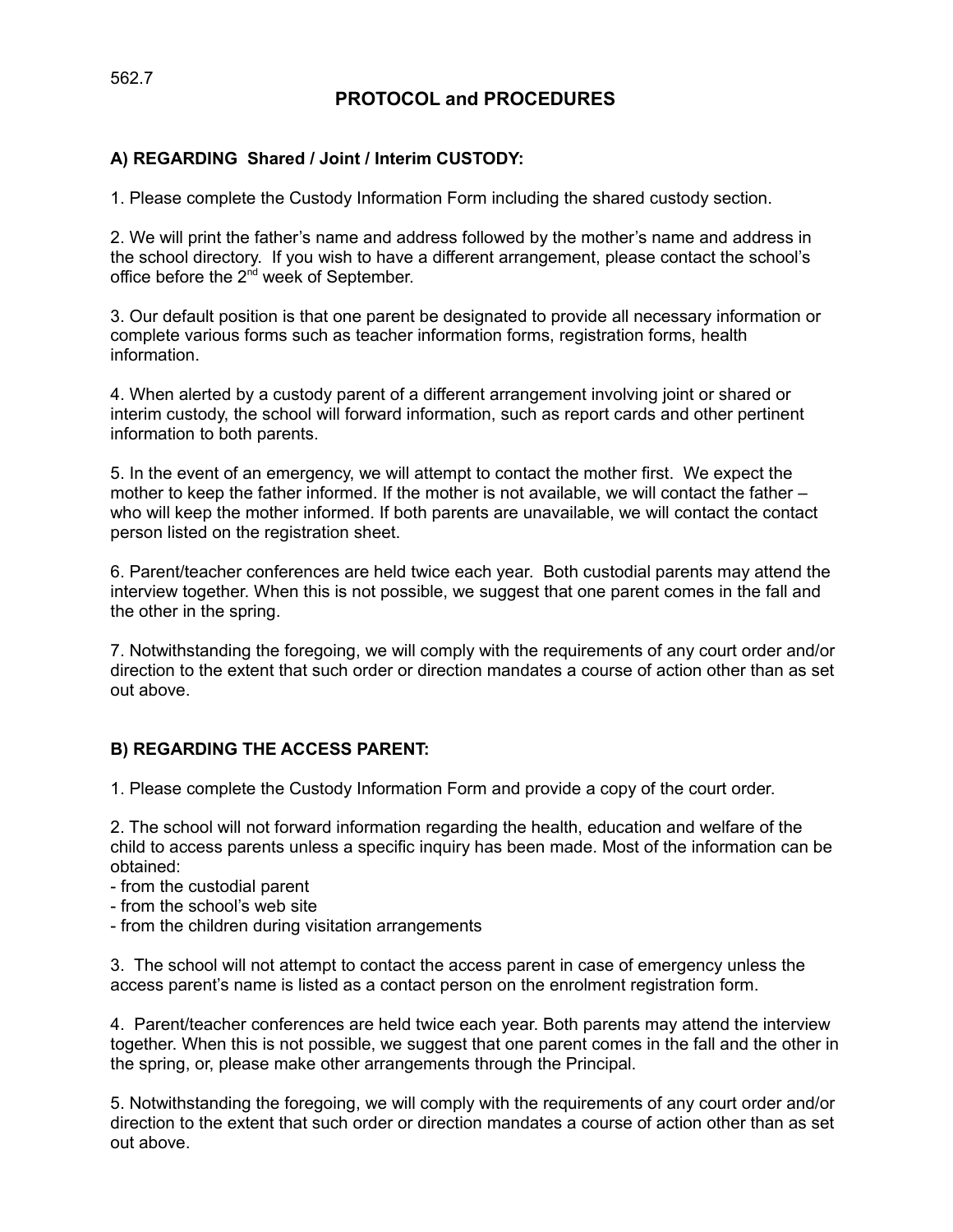562.7

 $\overline{a}$ 

 $\overline{a}$ 

## **CCS-HAMILTON CUSTODY INFORMATION FORM**

## *GENERAL INFORMATION*

*Please submit this form to the school office no later than the first date of school attendance.*

Date: \_\_\_\_\_\_\_\_\_\_\_\_\_\_\_\_

Name of parent completing this form:

Student(s) name(s): example and student of  $\sim$ 

Please check the appropriate box and complete the following:

- □ I have *de facto* custody. I have attached a written, signed statement attesting to the consent or implied consent of the other or absent parent and acknowledge that the other or absent parent is entitled to access.
- $\Box$  I share custody of my child(ren) with  $\Box$ Please complete the shared custody section located on the back of this form.
- □ I have sole custody of my children. This means has been given access rights. Please attach copy of the appropriate section of the court order.
- □ A Restraining Order has been issued against Please attach copy of the appropriate section of the restraining order.

Comment: (Please provide any other information you feel we should know.)

We acknowledge receipt of a copy of the CCS Custody Arrangements Policy and agree to comply with and be bound by the terms and provisions of such policy statement.

| Signed: | Date: |
|---------|-------|
| Signed: | Date: |